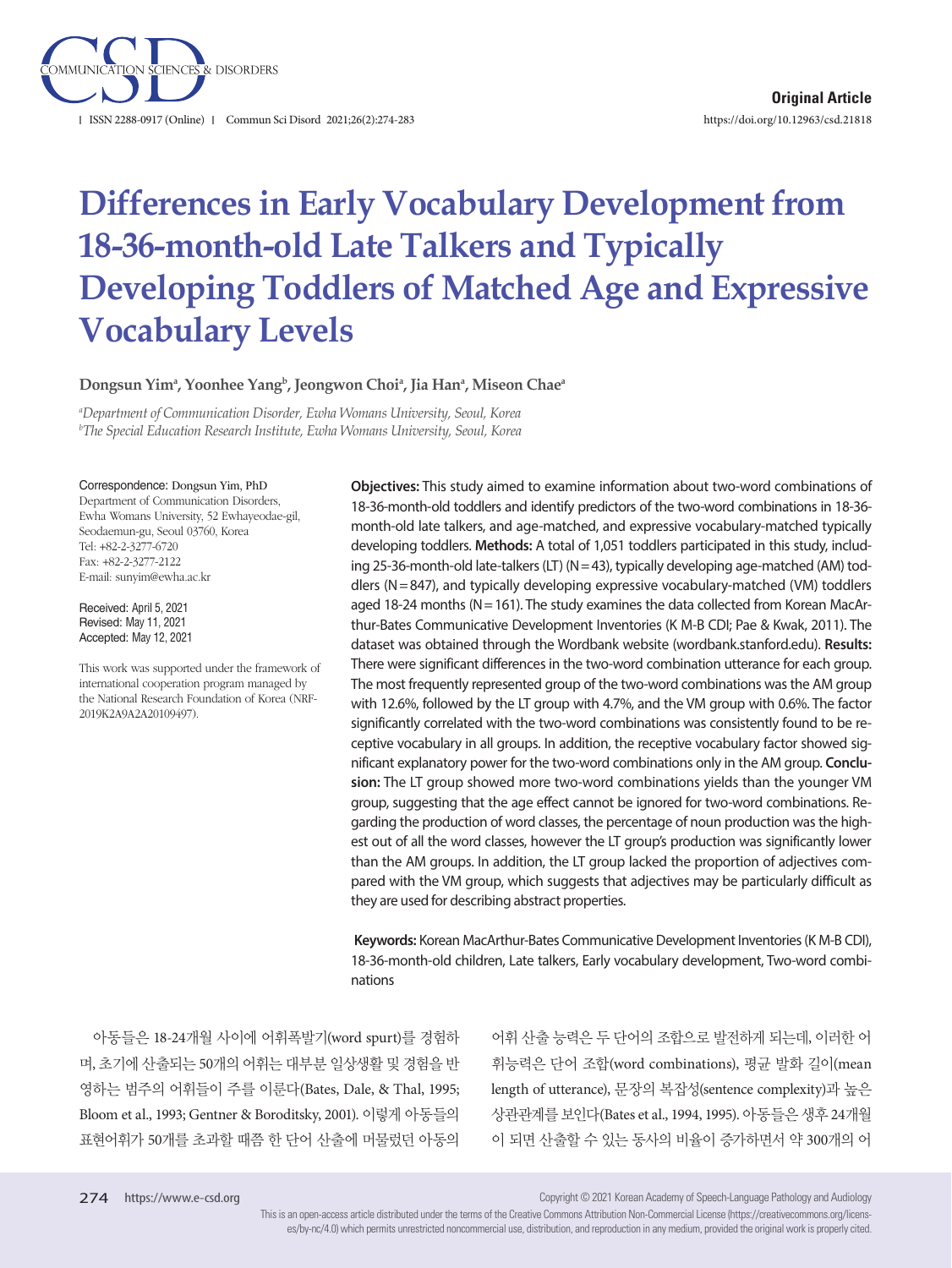



휘를 산출하게 되고, 400개의 어휘를 습득할 때, 더 높은 비율의 기 능어(예: 접속사, 전치사) 등도 관찰된다(Bates et al., 1994).

아동의 두 단어 조합 출현 여부는 아동의 연령, 어휘량, 초기 단 어 출현 시기, 언어적 입력 등과 유의한 상관관계가 있다. 첫째, 구 문구조 발달은 연령에 따라 더 밀접하게 영향을 받고 '연령 효과 (age effect)'와 정적 상관관계를 보이며 문법습득에도 영향을 미친 다(Braginsky, Yurovsky, Marchman, & Frank, 2015). 둘째, 단어조 합은 점점 더 정교해지고 어휘적 지식에 매우 의존적이기 때문에 두 단어 조합에 있어 아동의 어휘량(vocabulary size)은 중요한 역 할을 한다(Bannard, Lieven, & Tomasello, 2009; Bates et al., 1994; Bates, Bretherton, & Snyder et al., 1988; Bates & Goodman, 1999; Braginsky et al., 2015; Tomasello, 2000). 셋째, 초기 단어 출현 시기 및 품사별 산출량과 관련하여 일반 아동과 말 늦은 아동(late talkers, LT)을 비교하면, 말 늦은 아동의 초기 50개 어휘집(lexicon)은 명사가 동사보다 선행되는 형태로 일반 아동과 유사한 분포를 보이 지만, 전체 어휘량의 품사별 명사 비율이 현저히 높고, 동사의 비율 이 더 적다(Conti-Ramsden & Jones, 1997; Nott, Cowan, Brown, & Wigglesworth, 2009b). 이후, Nott와 동료들은 두 단어 조합 시 두 집단의 어휘집의 크기는 비슷했지만, 일반 아동의 두 단어 조합이 첫 낱말 산출 이후 더 빠르게 이뤄졌으며, 50개 이후 100개 단어 습 득까지 말 늦은 아동보다 더 짧은 기간 동안 이뤄졌다는 것을 밝혔 다(Nott, Cowan, Brown, & Wigglesworth, 2009a). 이처럼 초기 50 개의 어휘 산출 시기와 초기 품사의 비율이 두 단어 조합에 영향을 줄 수 있는 요인 중 하나라는 것을 알 수 있다. 마지막으로, Bain과 Olswang (1995)은 24-36개월 사이의 말 늦은 아동을 대상으로 단 어 조합을 위한 위계적 단서를 최소 또는 최대로 제공한 결과, 보다 많은 단계별 입력을 받은 집단이 적은 입력을 받았던 집단보다 더 정확하게 두 단어 조합을 표현하였음을 밝히면서 언어적 입력을 통 한 두 단어 조합 구성 타당도를 밝혔다. 또한, 단계별 입력에 대해 큰 반응을 보였던 아동은, 적은 반응을 보였던 아동과 비교하였을 때, 두단어조합을촉진하는데더많은변화를보였다.

아동의 주요 품사(명사, 동사, 형용사)는 어휘량이 증가하면서 확 장되며, 아동의 어휘량 발달 시기에 따라 각 품사별 산출량 비율도 달라진다(Bates et al., 1994; MacRoy-Higgins, Shafer, Fahey, & Kaden, 2016). 아동은 이미 자신이 알고 있는 사물의 기능이나 속성과 어휘를 연결하여 구체적으로 어휘를 습득하는데, 주로 동사보다 명사를 먼저 습득하는 것으로 알려져 있다(Gentner, 1982; Markman, 1989; Longobardi et al., 2017). 이는 명사가 동사보다 지각적 으로 명료한 특성과 관련된다(Gentner, 1982). 이러한 의미적 제약 성과 관련하여 Au, Dapretto와 Song (1994)은 한국어를 사용하는 아동은 영어를 사용하는 아동보다 동사가 두드러지게 나타나는 문장에 더 많이 노출되었음에도 한국어 사용 아동과 영어 사용 아 동모두명사를동사보다빠르게습득했음을밝혔다. 또한 Gentner (1982)는 '자연 분할 가설(Natural Partitions hypothesis)'을 통해 명사가 실제 사물과 쉽게 연결되는 반면, 동사는 관계적이고 추상 적인 개념을 담으며, 언어마다 의미적 형태가 다르기 때문에 명사의 산출 비율이 높다고 밝혔다. 따라서 영아가 동사를 습득하기 위해 서는 사건의 구성요소를 개념화하고, 동사를 그 요소들에 연결해 야 하기 때문에 많은 명사의 습득이 동사의 습득을 촉진시킬 수 있 다. 따라서, 명사의 습득을 설명하는 '창발적 상관 모델(Emergentist Coalition Model)'은 아동이 동사와 행위를 사건과 연결하기 위 한 언어 정보로 사용될 수 있다(Longobardi, Spataro, Putnick, & Bornstein, 2017). 이러한 보편적인 명사 습득은 말 늦은 아동에게 도 적용되어 더 낮은 동사 사용의 빈도와 높은 명사 사용의 빈도를 나타냈다(Conti-Ramsden & Jones, 1997). 즉, 위와 같은 연구를 통 해 아동은 언어발달 시기에 마주하는 다양한 언어적 환경 속에서 다양한 명사들을 습득하게 되고, 이를 활용하여 더 많은 동사를 습득한다는 것을 알 수 있다. 한편, 36개월 이전 아동은 매우 제한 된 상황 속에서만 새로운 형용사를 사물 속성과 연결할 수 있다 (Hall, Waxman, & Hurwitz, 1993; Taylor & Gelman, 1988). Mintz 와 Gleitman (2002)은 두 집단의 아동에게 명료하지 않는 대명사 (one or thing)를 이용해 새로운 형용사를 제시하였을 때 형용사 습 득이 어려웠음을 확인하면서 구체적인 참조 정보가 새로운 어휘를 익히는요인이되었음을확인하였다. 이처럼형용사는아동이보지 못하는 속성을 기술하고 수식하고자 하는 명사에 따라 의미가 달 라질 수 있기 때문에 명사에 의존적이며 초기 언어습득 단계에서 명사보다느리게습득된다(Cho & Lee, 2004; Gentner & Boroditsky, 2001).

일반적으로 한국 아동들은 17개월에 평균 50개의 어휘를 산출 하고, 20-21개월 사이에 100개의 어휘를, 23-24개월 사이에는 어휘 폭발을 경험하는 동시에 하루 3-4개 새로운 어휘를 습득하며, 36개 월경에는 평균 499개의 표현어휘량를 가진다(Chang, 2004). 한국 어를 사용하는 아동들은 약 18개월부터 두 단어를 결합하기 시작 하고 '행위자+행위' 형식의 전보식 문장(telegraphic sentences)을 만들기 시작한다(Lee, 2009; Lee, Chang, Choi, & Lee, 2008). 이후 24개월 이전에 주격조사가 출현하고, 36개월 이전에는 목적격 조 사를 사용할 수 있게 되며 구문 복잡성이 안정화된다(Kim, 1997; Lee et al., 2008). 이들의 어휘량과 단어 조합의 길이는 일반적으로 동시에 증가하며, 초기 어휘는 대부분 명사와 동사로 구성된다(Ha, Seol, So, & Pae, 2016). 한국어 어휘 습득에 관한 수많은 연구들에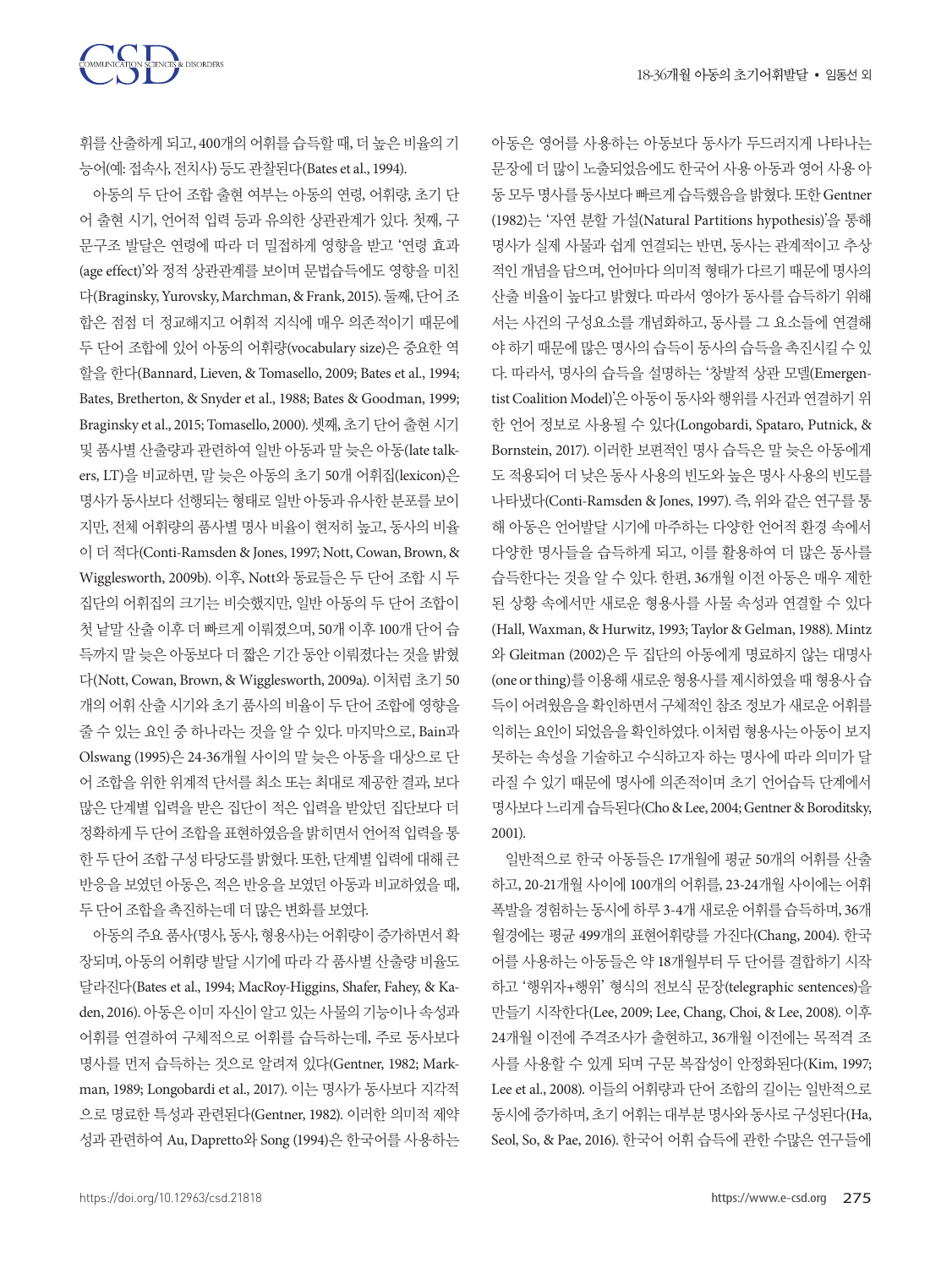

의하면, 한국어권 아동들은 영어권 아동들과 다르게 명사보다 동 사를 더 빨리 학습한다는 것을 밝혀내기도 하였다(Kim, McGregor, & Thompson, 2000; Naigles & Hoff-Ginsberg, 1998). 한국어는 영 어와는 달리 동사가 문장의 말미에 놓여 지각적으로 더 현저하고 더 자주 사용된다. 그 결과로 한국어에서는 동사가 명사보다 초기 어휘습득에 더 많은 영향을 주어 동사가 명사보다 더 선행하여 습 득되는 '언어 특수성(language specificity)'이 나타난다(Choi & Gopnik, 1995). 이는 영어권 유아들의 어휘집에서 명사가 가장 많 은 비중을 차지한다는 결과가 나타나는 것과 비교했을 때 한국어 권 유아의 초기 어휘발달 양상이 독특한 양상으로 나타날 수 있음 을 시사한다(Tardif, Shatz, & Naigles, 1997; Xuan & Dollaghan, 2013). 한편, 35개월 이전의 한국어를 사용하는 유아들이 가장 많 이 습득한 어휘는 명사로, 언어 보편적으로 명사의 비율이 높다는 연구결과도 나타난다 (Choi, Seo, & Pae, 2001; Rescorla, Lee, Oh, & Kim, 2013). 한국 아동의 경우 문장의 어순과 관련하여 동사에 쉽 게 노출되지만 첫 낱말 이후의 초기 습득 어휘들이 대부분 명사로 '명사 선호성'의 제약을 갖는다고 보는 입장이다(Au et al., 1994;

# Chang-Song & Pae, 2003; Pae, 1993).

위와 같이 모든 한국 아동들이 동일한 초기 어휘발달을 보이는 것은 아니지만, 이미 영유아기부터 말 늦은 아동은 또래 일반 아동 에 비해 상징적 제스처에 대한 이해와 표현 또한 크게 다른 양상으 로 나타난다고 보고되기도 한다(Oh, Park, & Lee, 2015). 말 늦은 아동의 언어 이해력에서의 취약함은 아동이 발달해 나감에 따라 상당한 영향을 미치게 된다. 유아들에게 어휘폭발기가 나타난다고 하는 기간에 해당하는 19개월 무렵 말 늦은 아동의 표현어휘 수는 50개 미만이었으며, 두 단어 조합의 표현이 많지 않았다. 결과적으 로 말 늦은 아동은 어휘폭발기를 경험할 수 없었고, 이러한 언어적 결함은 30개월 미만 말 늦은 아동의 의미관계에도 영향을 미친다 (Choi & Gopnik, 1995). 또한, 36개월 미만의 말 늦은 아동은 일반 아동에 비해 더 적은 어휘 산출을 보이고, 명사에 비해 동사 학습 이 어려우며, 문법적 요인에 대한 낮은 이해력을 보이기도 한다(Jo, Hwang, & Choi, 2014; Lee & Kim, 2003; Lee & Yim, 2020). 일반 아 동과 비교하여 말 늦은 아동이 갖는 이러한 차이점에도 불구하고 한국어를 사용하는 말 늦은 아동 집단에 대한 두 단어 조합 산출 에 대한 연구는 많이 이루어지지 않았다. 따라서 이들의 두 단어 조 합에 미칠 수 있는 요인을 탐색하고자 말 늦은 아동 집단(late talkers, LT), 생활연령 일치(age matched, AM) 집단, 표현어휘능력 일 치(expressive vocabulary matched, VM) 집단으로 나누어 보다 세 부적으로 비교 분석하고자 한다. 또한, Wordbank 데이터베이스에 서 제공하는 빅데이터를 기반으로 하여 데이터 수에서 오는 신뢰

도또한확보하고자한다.

본 연구의 연구 질문은 다음과 같다.

말 늦은 아동 집단(LT), 생활연령 일치 집단(AM), 표현어휘능력 일치집단(VM) 간두단어조합패턴에유의미한차이가있는가?

LT, AM, VM 간 품사별(명사, 동사, 형용사) 산출에서 유의미한 차이가있는가?

각 집단의 두 단어 조합과 유의한 상관관계가 있는 요인은 무엇 인가?

각 집단의 두 단어 조합에 유의미한 영향을 미치는 요인은 무엇 인가?

# 연구방법

# 연구대상

본 연구는 29개 언어의 아동 어휘발달 데이터를 포함한 Wordbank 데이터베이스(http://wordbank.stanford.edu)에 기록되어 있는 유아용 한국판 맥아더-베이츠 의사소통발달 평가(Korean MacArthur-Bates Communicative Development Inventories, K M-B CDI; Pae & Kwak, 2011) 결과를 토대로 대상자를 선정하였다. 만 25-36개 월의 말 늦은 아동(LT) 43명, LT 집단과 생활연령을 일치시킨 일반 아동(AM) 847명, 그리고 LT 집단과 표현어휘능력을 일치시킨 18-24 개월의일반아동(VM) 161명, 총 1,051명을대상으로하였다.

비교 집단의 연령 통제가 잘 이루어졌는지 살펴보기 위해 일원 분산분석(One-way ANOVA)을 실시한 결과, LT 아동 집단 평균 개 월 수는 28.53개월(SD=3.12), AM 아동 집단 평균 개월 수는 29.02 개월(SD=2.73)로 생활연령이 유사하였으며, VM 아동 집단의 평 균 개월 수는 20.20개월(SD=1.79)로 LT 아동 집단과 AM 아동 집 단의 평균 개월 수와 비교하여 차이가 있었다. 즉, LT, AM 아동 집 단은 VM 아동 집단보다 생활연령이 높아 세 집단 간 연령 통제가 잘되었다고할수있다.

세 집단 간 표현어휘 및 수용어휘의 차이가 유의하였다. LT 집단 의 표현어휘량의 평균은 20.84개(SD=15.13)로 AM 집단의 표현어 휘량의 평균 390.91개(SD=160.86)보다 적고, VM 집단의 표현어휘 량의 평균 22.48개(SD=13.67) 또한 AM 집단의 표현어휘보다 적었 다. LT 집단의 수용어휘량의 평균은 202.95개(SD=221.50)로 AM 집단의 수용어휘의 수의 평균인 413.55개(SD=154.64)보다 적고, VM 집단의 수용어휘량의 평균 51.14개(SD=83.13)보다 유의하게 많았다. VM 집단에 비해서는 LT 집단의 수용어휘 수의 평균이 유 의하게 더 많았다. 세부 결과를 Table 1에 제시하였다.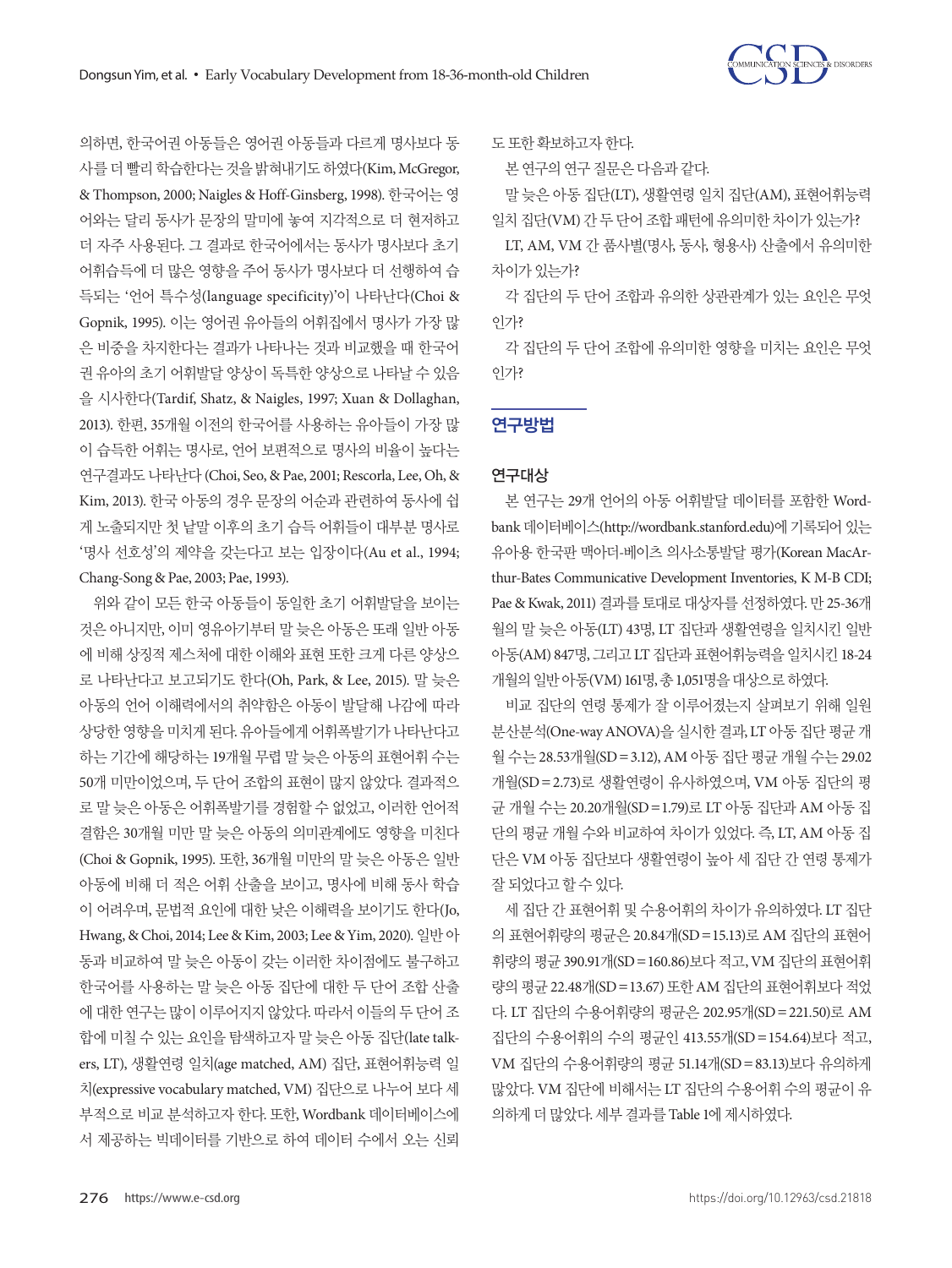

#### **Table 1.** Participants' characteristics

| Variables                       | $LT (N = 43)$   | AM ( $N = 847$ ) | $VM (N = 161)$ |           | Post-hoc                      |
|---------------------------------|-----------------|------------------|----------------|-----------|-------------------------------|
| Age                             | 28.53 (3.12)    | 29.02 (2.73)     | 20.20 (1.79)   | 740.875** | LT > VM<br>AM>VM              |
| Word production <sup>a</sup>    | 20.84 (15.13)   | 390.91 (160.86)  | 22.48 (13.67)  | 533.672** | LT < AM<br>VM < AM            |
| Word comprehension <sup>a</sup> | 202.95 (221.50) | 413.55 (154.64)  | 51.14(83.13)   | 400.487** | LT < AM<br>VM < AM<br>VM < LT |

Values are presented as mean (SDs).

LT= Late talkers; AM= Age-matched typically developing toddlers; VM= Expressive vocabulary-matched typically developing toddlers.

a Korean MacArthur-Bates Communicative Development Inventories (K M-B CDI; Pae & Kwak, 2011).

 $*$ *\*p* < .001.

# 연구변인

연구대상

말늦은아동

본 연구에서 말 늦은 아동(LT)은 25-36개월 아동 중 McArthur-Bates Communication Development Inventory (M-B CDI; Fenson et al., 1993) 전문가 지침서의 규준에 따라 유아용 K M-B CDI에서 각 아동의 월령, 성별을 기준으로 i) 총 산출 어휘가 백분위 10%ile 이하이고, ii) 표현어휘가 50개 미만인 아동으로 정의하였다(Robertson & Ellis-Weismer, 1999).

## 생활연령을일치시킨일반아동

본 연구에서 LT와 생활 연령을 일치시킨 일반 아동(AM)은 25-36 개월 아동 중 M-B CDI 지침서에 따라 유아용 K M-B CDI에서 i) 총 산출 어휘가 백분위 10%ile 이상이고, ii) 표현어휘가 50개 이상 인아동으로정의하였다(Robertson & Ellis-Weismer, 1999).

#### 표현어휘능력을 일치시킨 일반 아동

본 연구에서 LT와 표현어휘를 일치시킨 일반 아동(VM)은 M-B CDI 지침서에 따라 유아용 K M-B CDI에서 i) 총 표현어휘 수가 50 개 미만이나, ii) 백분위 10%ile 이상으로 정상 범주에 속하는 18-24 개월아동으로정의하였다.

## 연령

본 연구에서는 연령을 세 집단(LT, AM, VM)으로 나누어 비교 분석하였다. LT 집단의 경우 25-36개월 아동 43명, AM 집단의 경우 25-36개월 847명, VM 집단의경우 18-24개월 161명이포함되었다.

## 표현어휘와 수용어휘

본 연구에서는 Wordbank (wordbank.stanford.edu) 데이터베이

스의한국어사용아동의데이터를기반으로하며, Wordbank에기 록되어 있는 표준화된 부모 보고 설문지인 '맥아더-베이츠 의사소 통발달 평가(Korean Macarthur-Bates Communicative Development Inventories, K M-B CDI)'의 점수를 통해 표현어휘와 수용어 휘를 측정하였다. 표현어휘는 아동이 해당 어휘의 의미를 이해하고 사용하는 것을 말하며, 단수 모방하는 것으로는 표현어휘에 해당하 지않는다. 수용어휘는그어휘의의미를이해하는것을말한다.

## 품사별(명사, 동사, 형용사) 산출 어휘

각 아동의 표현어휘 내의 품사별 산출 비율이 두 단어 조합 산출 에 영향을 미치는지 살펴보기 위해 전체 품사 중 내용어에 해당하 는 명사, 동사, 형용사의 산출 어휘를 분리하여 살펴보았다 (Bates et al., 1994). 품사별 산출 어휘는 K M-B CDI 검사지를 통해 언어병 리학 전공 석사과정 학생 4인, 박사과정 학생 1인의 검토를 통해 명 사 318개(2. 탈 것, 3. 장난감 및 문구류, 4. 동물, 5, 옷, 6. 가구 및 방 안, 7. 음식, 8. 신체부위, 9. 가정용품, 10. 외부사물, 12. 장소, 14. 사 람), 동사 150개(16. 동사), 형용사 52개(17. 형용사)로선정되었다.

## 두 단어 조합

K M-B CDI 검사지 문항 중 문법과 문장 부분의 '가. 문장표현 정 도'의 '1. 우리 아이가 낱말을 붙여서 말합니까? (예: "이거 이뻐", "물 줘")' 문항에서 안 함(0), 가끔(1), 종종(2)의 3점 척도 중 체크하 도록 하여 단어 조합의 양상을 살펴볼 수 있도록 하였다.

## 자료분석 및 결과처리

세 집단(LT, AM, VM)의 두 단어 조합 산출 양상을 비교하기 위 해 카이제곱 검정(chi-square test)을 사용하였고, 세 집단(LT, AM, VM)의 표현어휘 내 품사별(동사, 명사, 형용사) 산출 비율의 차이 를 알아보기 위해 다변량분석(multivariate analysis)을 사용하였으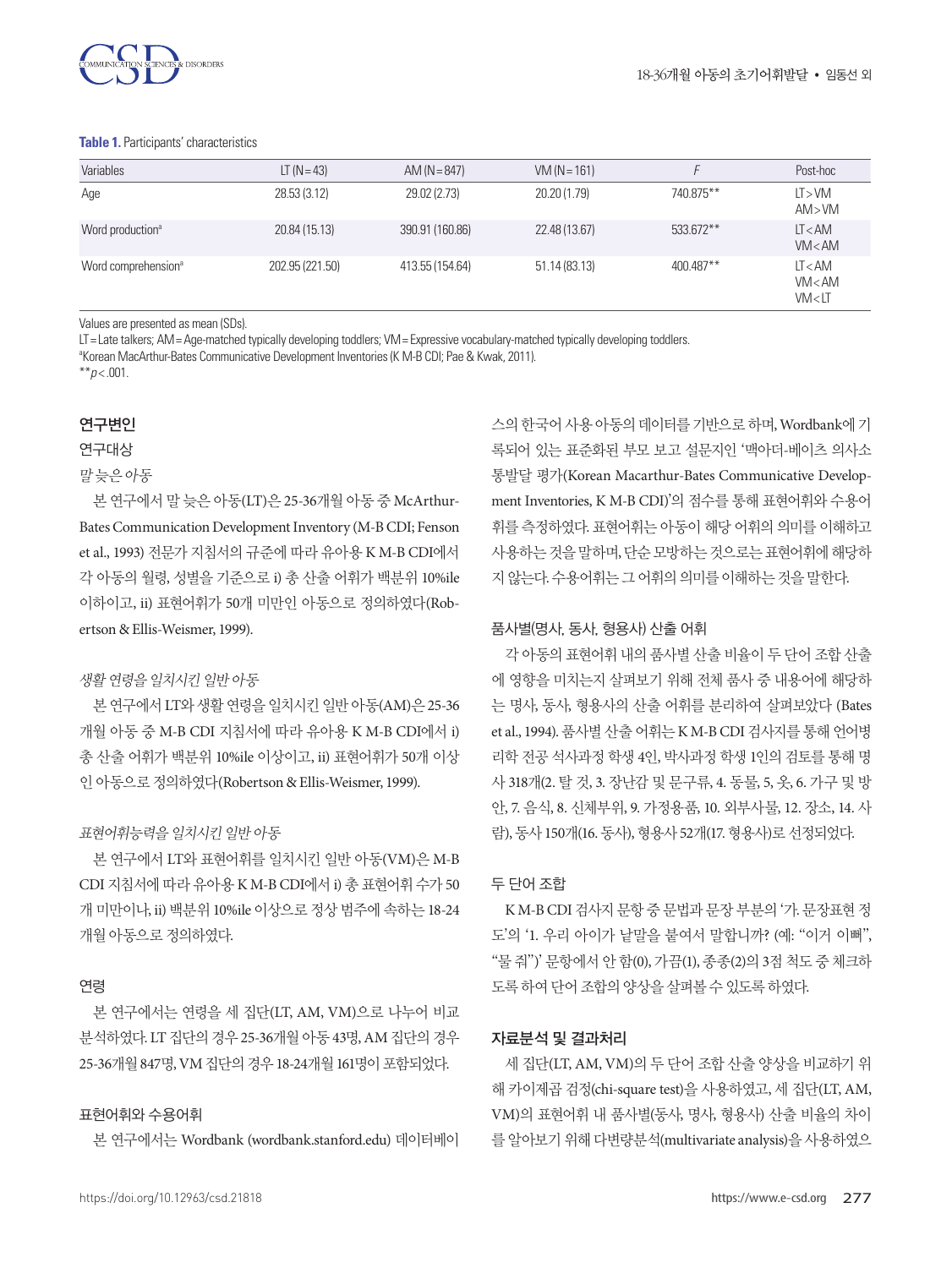

며, 두 단어 조합과 유의한 상관이 있는 요인을 알아보기 위해 피어 슨의 적률상관계수(Pearson's Correlation Coefficient), 그리고 두 단어 조합에 유의하게 기여하는 변인을 알아보기 위해 로지스틱 회 귀분석(logistic regression)을 사용하였다. 본 연구의 모든 통계분 석은 SPSS ver. 25 (SPSS Inc, Chicago, IL, USA)를사용하였다.

# 연구결과

# 세 집단(LT, AM, VM)의 두 단어 조합 산출의 차이

각 집단에 대한 두 단어 조합 산출에는 통계적으로 유의한 차이 가 있었다(χ2 =27.177, *p*=.000). 두 단어 조합이 가장 자주(2점) 나 타나는 집단은 AM 집단(12.6%), 그다음으로는 LT 집단(4.7%), 그 리고 VM 집단(.6%) 순으로 AM 집단이 가장 높은 비율로 나타났 다. 또한, 두 단어 조합이 종종(1점) 나타나는 집단으로는 LT 집단 (9.3%)이 가장 높은 비율로 나타났으며, 그다음으로 AM 집단과

### **Table 2.** Two-word combinations by subgroups

| Two words<br>combinations | $LT (N = 43)$ | $AM (N = 847)$ VM $(N = 161)$ |             | Total         |
|---------------------------|---------------|-------------------------------|-------------|---------------|
| $0$ (none)                | 37 (86.0%)    | 713 (84.3%)                   | 155 (96.3%) | $905(86.2\%)$ |
| 1 (sometimes)             | $4(9.3\%)$    | $26(3.1\%)$                   | $5(3.1\%)$  | $35(3.3\%)$   |
| 2 (often)                 | $2(4.7\%)$    | 107 (12.6%)                   | $1(.6\%)$   | 110 (10.5%)   |

Values are presented as mean (SE).

LT= Late talkers; AM= Age-matched typically developing toddlers; VM= Expressive vocabulary-matched typically developing toddlers.

VM 집단이었다(3.1%). 두 단어 조합이 아직 나타나지 않은(0점) 집 단은, VM 집단(96.3%)이 가장 높은 비율로 나타났고, 그다음으로 LT 집단(86.0%), AM 집단(84.3%) 순이었다. 이에 대한 결과를 Table 2, Figure 1에 제시하였다.

# 세 집단(LT, AM, VM)의 표현어휘 내 품사별(명사, 동사, 형용사) 단어 산출 비율의 차이

세 집단(LT, AM, VM)의 표현어휘 내 품사별(명사, 동사, 형용사) 단어 산출 비율의 양상을 살펴보았다. 즉, 각 품사별 단어산출 개수 를 아동의 총 표현어휘 수로 나누어 100을 곱한 값으로, 아동의 표



**Figure 1.** Two-word combination aspects in each group. LT= Late talkers; AM= Age-matched typically developing toddlers; VM= Expressive vocabulary-matched typically developing toddlers.



**Figure 2.** Expressive vocabulary by word class (noun, verb, adjective) in each group.

LT= Late talkers; AM= Age-matched typically developing toddlers; VM= Expressive vocabulary-matched typically developing toddlers; TEV= Total expressive vocabulary.

\**p* < .05.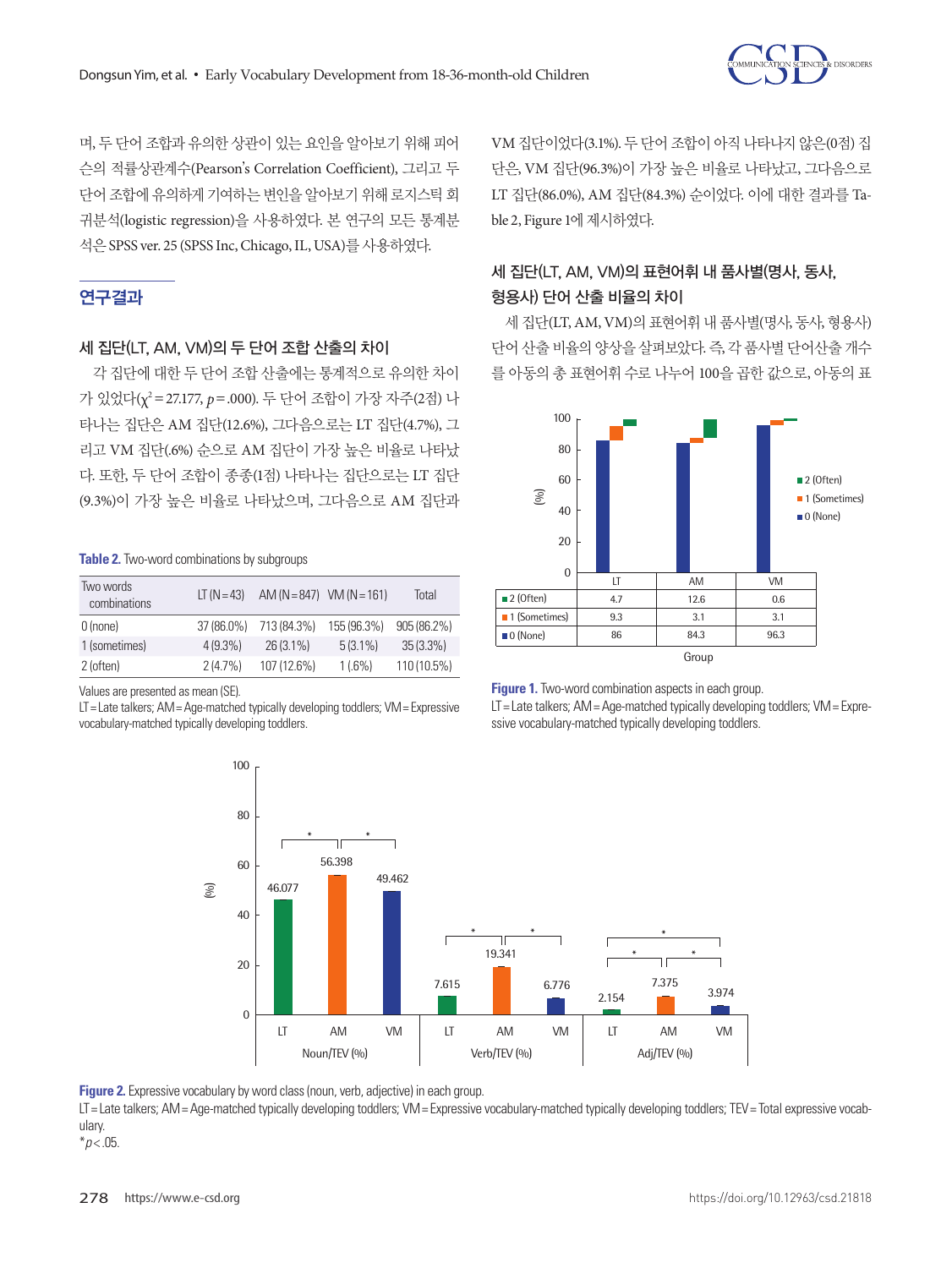

#### **Table 3.** Correlation table by subgroups

|        | Age  | Expressive | Receptive<br>vocabulary vocabulary | Noun  | Verb | Adjective |
|--------|------|------------|------------------------------------|-------|------|-----------|
| 2WC LT | .164 | .262       | $.485***$                          | .274  | .264 | $-026$    |
| 2WC AM | .002 | $-006$     | $.540**$                           | -.058 | -027 | .022      |
| 2WC VM | .069 | 111        | $552**$                            | 113   | .026 | -.018     |

2WC= Two-word combination; LT= Late talkers; AM= Age-matched typically developing toddlers; VM= Expressive vocabulary-matched typically developing toddlers.  $*$ *\*p* < .01.

현어휘 내 품사별 산출 비율을 알 수 있다. 그 결과, 모든 품사에서 집단 간 차이가 유의하였다. 즉, 명사(*F*(2, 1039)=36.661, *p*=.001), 동 사(*F*(2, 1039)=252.385, *p*=.000), 형용사(*F*(2, 1039)=90.804, *p*=.000) 모 두에서 집단 간 유의한 산출 차이를 보였다. 세부적으로 어떤 집단 간 차이가 유의하였는지 살펴보기 위해 Bonferroni 사후분석(posthoc)을 실시한 결과, 각 집단 아동의 표현어휘 내 명사, 동사의 비율 은 AM 집단과 LT 집단, AM 집단과 VM 집단의차이가유의하였으 며(*p*<.05), LT 집단과 VM 집단의차이는유의하지않았다(*p*>.05). 한편, 각 집단 아동의 표현어휘 내 형용사의 비율은 AM 집단과 LT 집단, AM 집단과 VM 집단, 그리고 LT 집단과 VM 집단의 차이가 모두 유의하였다(*p*<.05). 즉, AM, VM, LT의 순으로 LT 집단의 표 현어휘 산출에서 형용사 비율은 유의하게 가장 낮은 것으로 나타 났다. 이에대한결과를 Figure 2에제시하였다.

#### 세 집단(LT, AM, VM)에서의 두 단어 조합과 유의한 상관요인

세 집단 각각에서 두 단어 조합과 연령, 표현어휘 점수, 수용어휘 점수, 명사 산출, 동사 산출, 형용사 산출 점수 간 유의한 상관요인 이 있는지 확인하였다. 그 결과, LT, AM, VM 집단 모두에서 두 단 어 조합과 수용어휘 점수 간 상관관계가 유의한 것으로 나타났다  $(LT: r = .485, p = .001; AM: r = .540, p = .000; VM: r = .552, p = .000).$ 이에대한결과를 Table 3에제시하였다.

# 세 집단(LT, AM, VM)에서의 두 단어 조합에 대한 예측요인

세 집단 각각에서 두 단어 조합에 대한 예측요인을 확인하고자 6 가지 독립변수인 연령, 표현어휘 점수, 수용어휘 점수, 명사 산출, 동 사 산출, 형용사 산출 점수를 입력하여 로지스틱 회귀분석을 실시 하였다. 그 결과, LT, VM 집단에서는 모형 적합의 타당성이 불확실 한 것으로 나타났으며, AM 집단에서는 표현어휘력은 두 단어 산출 조합이 나타나지 않음(0점)을 기준값으로 하였을 때, 종종(1점)에 서는 수용어휘 점수(Wald=79.139, *p*=.000)가 두 단어 조합에 대 한 가장 큰 설명력을 보였고, 자주(2점)에서는 표현어휘 점수(Wald= 4.190, *p*=.041), 수용어휘점수(Wald=90.716, *p*=.000), 명사(Wald=

**Table 4.** Logistic regression analysis for predicting two-words combination in AM group

| Factors       | $2WC$ (sometimes = 1) |        |                 | $2WC$ (often = 2) |        |                 |
|---------------|-----------------------|--------|-----------------|-------------------|--------|-----------------|
|               | β                     | Wald   | <i>p</i> -value | β                 | Wald   | <i>p</i> -value |
| Age           | $-111$                | 1.054  | .305            | $-.049$           | 1.075  | .300            |
| Production    | .007                  | .036   | .850            | .031              | 4.190  | $.041*$         |
| Comprehension | .073                  | 79.139 | $.000**$        | .076              | 90.716 | $.000***$       |
| Noun          | $-.031$               | .608   | .436            | $-.037$           | 4.750  | $.029*$         |
| Verb          | .008                  | .031   | .859            | $-.011$           | .256   | .613            |
| Adjective     | $-0.025$              | .085   | 771             | $-.050$           | 1.455  | .228            |

2WC= Two-word combination.

 $*_{p<.05}$ ,  $*_{p<.01}$ .

4.750, *p*=.029)가 두 단어 조합에 대한 가장 큰 설명력을 보였다 (Table 4).

# 논의 및 결론

본 연구에서는 말 늦은 아동 집단(LT, Late talkers), 생활연령 일 치 집단(AM, Age matched group), 표현어휘능력 일치 집단(VM, Expressive vocabulary matched group) 간 두 단어 조합 패턴에 유 의미한 차이가 있는지, 세 집단 간 품사별(명사, 동사, 형용사) 산출 에서 유의미한 차이가 있는지, 두 단어 조합과 유의한 상관이 있는 요인, 두 단어 조합에 유의미한 영향을 미치는 요인은 무엇인지 확 인해보고자하였다. 그결과에대한논의는다음과같다.

첫째, LT 집단은 AM 집단보다 유의하게 더 적은 두 단어 조합 산 출을 보여주었는데, 이는 LT 집단이 일반적으로 연령이 일치하고 전형적으로 발전하는 또래들보다 더 적은 두 단어 조합 산출 패턴 을 만들어 낸다는 것을 보여주었다. 수많은 선행 연구에서는 말 늦 은 아동(LT)을 연령이 일치하는 또래보다 단어 조합이 늦다고 보 고했으며, 또한 어휘량(vocabulary size)과 단어 조합 능력이 부족 한 집단으로 분류하였다(Klee et al., 1998; Preston et al., 2010; Rescorla, 1989; Rescorla & Achenbach, 2002; Rescorla & Alley, 2001; Rescorla, Hadicke-Wiley, & Escarce, 1993; Zubrick, Taylor, Rice, & Slegers, 2007). LT 집단과 VM 집단은 표현어휘 산출 수준이 매우 유사하지만 LT 집단은 어린 연령의 VM 집단보다는 유의하게 높은 두 단어 조합 산출을 보여, 구문구조 발달이 연령에 밀접하게 영향 을 받고 연령 효과(age effect)와 정적 상관관계를 보인다고 한 선행 연구의 결과와 같이 두 단어 조합에서도 연령 효과(age effect)를 무 시할 수 없음을 시사하였다(Braginsky et al., 2015). 따라서, 아동들 의 연령 발달이 단순한 어휘적 성장을 넘어 구문적 습득에도 영향 을미친다는것을증명하였다.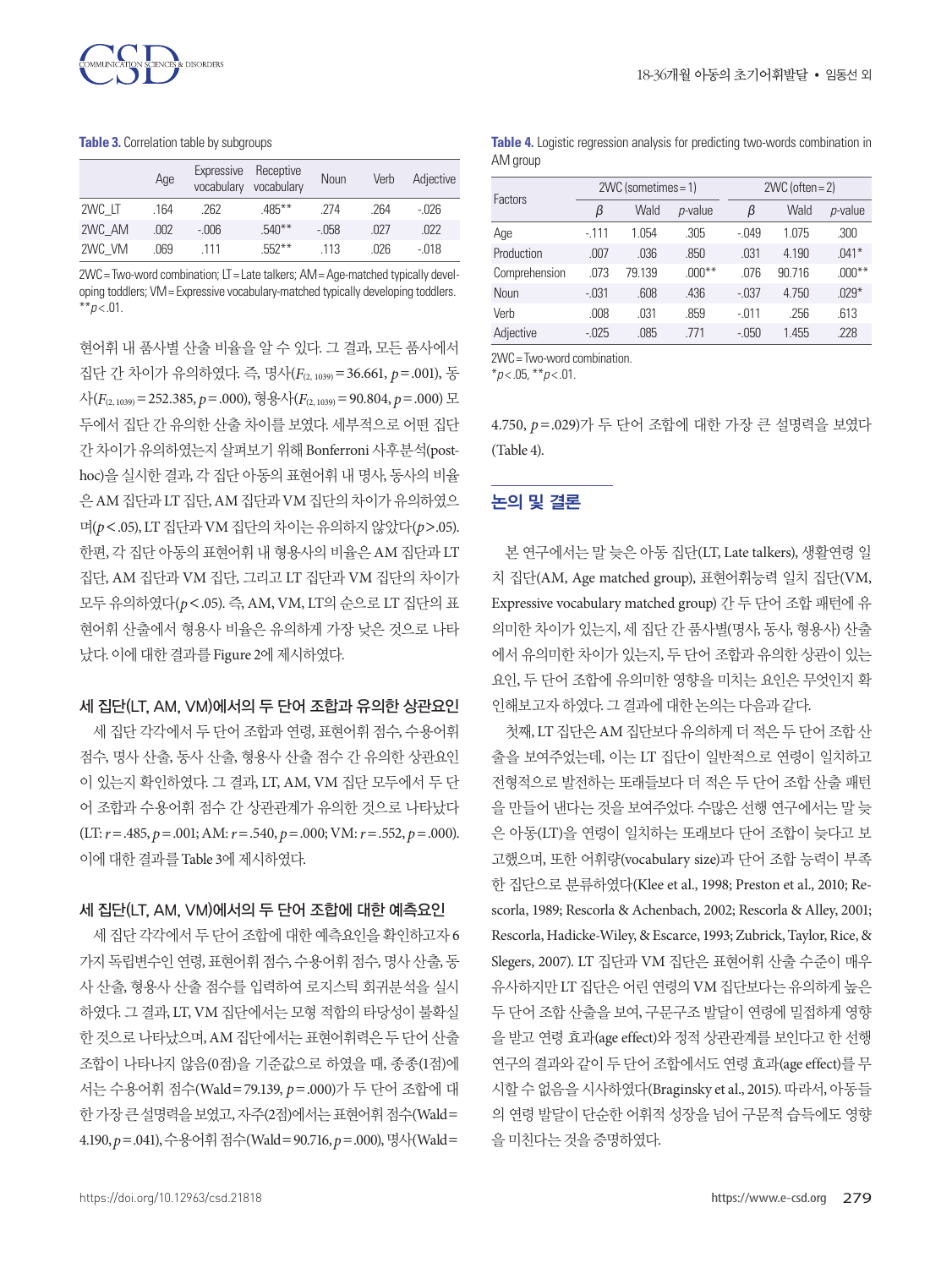

몸짓'과 더불어 유의한 예측력을 지니는 것으로 보고되었다. LT 아 동의 어휘에서 파생된 의미적 네트워크는 다른 일반 아동 집단에 비해 더 적은 연결성, 더 작게 생성된 구조를 지니는 것으로 나타남 에도 불구하고 본 연구에서 LT 아동의 수용어휘가 두 단어 조합과 유의한 관련성이 있는 것으로 나타나 만 36개월 이전의 영유아의 두 단어 조합, 초기 구문발달에 있어서 비교적 일관적인 수용어휘 의중요성을시사한다고볼수있다(Beckage, Smith, & Hills, 2011). 넷째, 일반 아동 AM 집단에서는 두 단어 조합이 종종(1점) 일어 날 때 수용어휘 점수가, 그리고 자주(2점) 일어날 때 표현어휘 점수, 수용어휘 점수, 명사가 두 단어 조합에 대한 가장 큰 예측요인으로 강한 설명력을 보였다. 이 결과는 아동의 어휘의 크기(vocabulary size)는 단어 조합을 위해 필요한 구문론 습득에 대한 강력한 예측 변수인 것을 밝혀낸 Bates 등(1988) 연구 결과와 동일하다. 이와 같 이 구문론은 어휘적 지식에 매우 의존적이며(Bannard et al., 2009; Bates et al., 1994; Bates & Goodman, 1999; Braginsky et al., 2015) 정교하고 밀도 높은 어휘를 습득하는 과정에서 점차 추상화되며 발전한다(Tomasello, 2000). 또한, Gentner (1982)의 자연 분할 가 설(Natural Partitions hypothesis)에 따르면, 아동의 어휘집에 포함 되어 있는 명사가 새로운 동사의 습득을 촉진하며 창발적 상관 모 델(Emergentist Coalition Model)은 위와 같이 습득한 명사와 동사 의 사용을 돕는다고 보고하고 있어 본 연구결과를 뒷받침한다. Bates 와 연구진(1994)은 어휘폭발기 이후 동사의 비율이 증가했음을 확 인했지만, 명사는 아이들의 총 어휘수가 100-200개에 도달했을 때 에도 지속적으로 가장 큰 비중을 차지하고 있고, 이러한 어휘의 축 적이구문산출을이끌수있다 (McGregor et al., 2005).

본 연구의 제한점은 25-36개월 아동의 두 단어 조합 및 습득한 품사별 어휘들을 살펴보기 위해 K M-B CDI의 어휘들만 분석에 이 용했다는 점이다. K M-B CDI의 어휘들은 아동들의 어휘 사용력을 평가할 수 있도록 검증된 도구이지만 각 아동들의 언어 환경에 따 라 달라지는 어휘들이 제한적으로 평가되었을 수도 있기 때문에, 추후 연구에서는 자발화 분석 등을 통한 다양한 언어적 환경의 단 어들을분석에포함해살펴보는것도필요할것이다.

# **REFERENCES**

- Au, T., Dapretto, M., & Song, Y. (1994). Input vs constraints: early word acquisition in Korean and English. *Journal of Memory and Language, 33*(5), 567-582.
- Bain, B. A., & Olswang, L. B. (1995). Examining readiness for learning twoword utterances by children with specific expressive language impairment:

둘째, 세 집단(LT, AM, VM)의 표현어휘 내 품사별(명사, 동사, 형 용사) 단어 산출 비율과 관련해서는 LT 집단과 VM 집단의 표현어 휘능력이 일치하였더라도 LT 집단은 VM 집단에 비해 유의하게 낮 은 비율의 형용사를 사출한 것으로 나타났다. LT 집단은 더 어린 연 령의 VM 집단보다 자신이 표현 가능한 표현어휘 목록 내 형용사의 비율이 부족하였는데 형용사는 명사를 수식하며 수식하는 명사 에 따라 의미가 달라질 수 있기 때문에 명사에 의존적이다(Cho & Lee, 2004). 어린 아동들은 매우 제한된 상황 속에서만 새로운 형용 사와 사물 속성을 연결할 수 있는데, 특히 아동이 대상의 명칭을 이 미 알고 있을 때 또 다른 새로운 어휘가 제시되면 비로소 대상의 명 칭이 아닌 대상의 속성으로 추론할 수 있게 된다. 또한 수식어인 형 용사는 추상적인 속성을 기술함으로써 초기 언어습득 단계에서 명 사에 비해 상대적으로 느리게 습득되며 LT 아동들에게는 더욱 어 려울 수 있다(Gentner & Boroditsky, 2001). 표현어휘 내 명사, 동사 의 비율은 AM 집단이 가장 높고, LT 집단과 VM 집단은 비슷한 산 출 비율을 보였다. 선행연구에 따르면, 더 일찍 말하기 시작하는 아 동은 명사와 동사의 비율도 높고, 문법적 기능어도 더 많이 출현한 다고 보고되는데, AM 집단 역시 LT 집단에 비해 상대적으로 더 이 른 시기에 말을 시작한 집단으로 총 표현어휘 내 명사, 동사 등 주요 품사의 비율이 LT 집단에 비해 높고 이것은 또한 추후 문법적 발달 에도 중요한 역할을 할 수 있다(Hadley, Rispoli, & Hsu, 2016; Mc-Gregor, Sheng, & Smith, 2005). 한편, MacRoy-Higgins 등(2016)의 연구에서는 명사 산출 비율은 공통적으로 전체 품사 중 가장 높았 지만 LT 집단의 명사 산출 비율은 VM과 AM 집단에 비해 현저히 낮았다. 이와 관련해 MacRoy-Higgins와 연구진 (2016)은 명사 산 출 비율이 어휘폭발기(vocabulary spurt)와 밀접한 관련이 있다고 제안했다(Rescorla, Mirak, & Singh, 2000). 본 연구에서는 형용사 를 제외한 명사, 동사에서는 LT와 VM의 비율 차이는 없었으나, 명 사의 경우 기술 통계상으로 LT 집단이 VM 집단에 비해 밑도는 것 으로 나타난다. 이는 VM 집단이 가까운 미래에 어휘폭발기를 경 험할 수 있음을 나타내지만 LT 집단은 명사 산출 비율이 상대적으 로 낮아 어휘습득의 효율성을 나타내는 지표인 어휘폭발기를 경험 할가능성이낮다는점을시사한다.

셋째, 세 집단(LT, AM, VM) 모두에서 두 단어 조합과 가장 유의 한 상관관계가 있었던 요인은 '수용어휘'였다. 언어 발달 초기에 영 유아의 이해어휘는 표현어휘 점수를 크게 웃돌다가 만 2세 무렵 표 현어휘능력이 빠른 성장을 하면서 차이가 줄어들지만 여전히 이해 어휘의 수가 높은 것으로 나타나는데 이는 추후 두 단어 조합을 위 한 토대가 될 수 있다(Kim & Lee, 2009). 또한, Lee (2009)의 연구에 서 25-36개월 아동의 수용언어에 대해 두 단어 조합 요인이 '단어+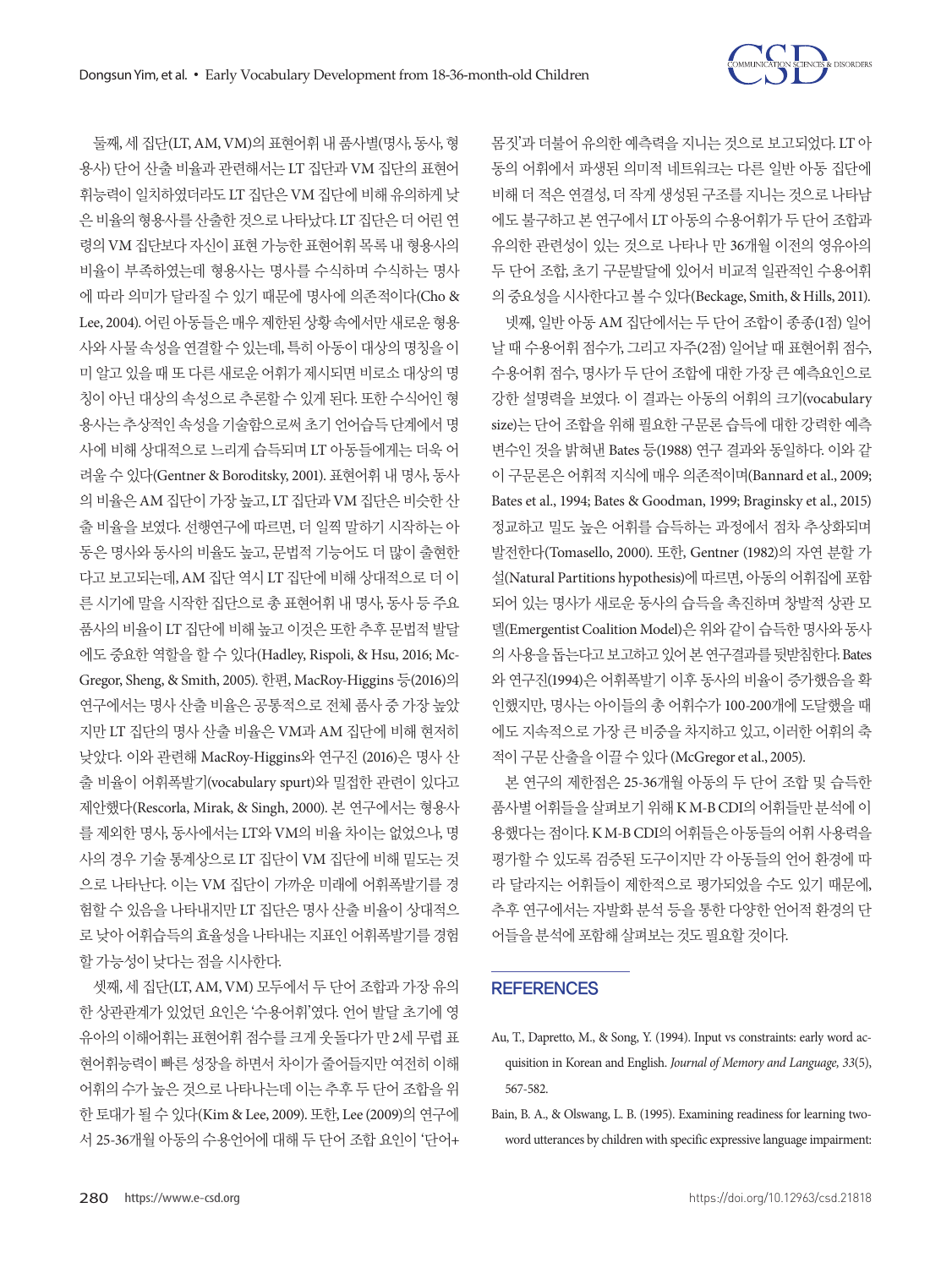dynamic assessment validation. *American Journal of Speech-Language Pathology, 4*(1), 81-91.

- Bannard, C., Lieven, E., & Tomasello, M. (2009). Modeling children's early grammatical knowledge. *Proceedings of the National Academy of Sciences, 106*(41), 17284-17289.
- Bates, E., Bretherton, I., & Snyder, L. (1988). *From first words to grammar: individual differences and dissociable mechanisms.* New York: Cambridge University Press.
- Bates, E., Dale, P. S., & Thal, D. (1995). *Individual differences and their implications for theories of language development.* In P. Fletcher & B. MacWhinney (Eds.), Handbook of child language (pp. 96-151). Oxford: Blackwell.
- Bates, E., & Goodman, J. (1999). *On the emergence of grammar from the lexicon.* In B. MacWhinney (Ed.). The emergence of language (pp. 29-79). Mahwah, NJ: Lawrence Erlbaum.
- Bates, E., Marchman, V., Thal, D., Fenson, L., Dale, P., Reznick, J., ..., & Hartung, J. (1994). Developmental and stylistic variation in the composition of early vocabulary. *Journal of Child Language, 21*(1), 85-123.
- Beckage, N., Smith, L., & Hills, T. (2011). Small worlds and semantic network growth in typical and late talkers. *PloS One, 6*(5), e19348.
- Bloom, L., Tinker, E., & Margulis, C. (1993). The words children learn: evidence against a noun bias in early vocabularies. *Cognitive Development, 8*(4), 431-450.
- Braginsky, M., Yurovsky, D., Marchman, V. A., & Frank, M. C. (2015). *Developmental changes in the relationship between grammar and the lexicon.* In D. C. Noelle, R. Dale, A. S.Warlaumont, J. Yoshimi, T. Matlock, C. D. Jennings, & P. P. Maglio (Eds.), Proceedings of the 37th Annual Meeting of the Cognitive Science Society (pp. 256-261). Austin, TX: Cognitive Science Society.
- Chang, Y. (2004). Early lexical development of Korean infants: 18-36 Months. *The Korean Journal of Developmental Psychology, 17*(4), 91-106.
- Chang-Song, Y., & Pae, S. (2003). Noun versus verb bias revisited. *Korean Society of Speech Sciences, 10*(1), 131-141.
- Cho, Y., & Lee, H. (2004). The role of comparison and lexical information in Korean child's acquisition of novel adjectives. *The Korean Journal of Developmental Psychology, 17*(2), 197-212.
- Choi, E., Seo, S., & Pae, S. (2001). A study of expressive vocabulary of Korean children at 1; 1-2; 7 years of age. *Korean Journal of Communication & Disorders, 6*(1), 1-16.
- Choi, S., & Gopnik, A. (1995). Early acquisition of verbs in Korean: a crosslinguistic study. *Journal of Child Language, 22*(3), 497-529.
- Conti-Ramsden, G., & Jones, M. (1997). Verb use in specific language impairment. *Journal of Speech, Language, and Hearing Research, 40*(6), 1298- 1313.
- Fenson, L., Dale, P., Reznick, J., Thal, D., Bates, E., Hartung, J., ..., & Reilly, J. (1993). *The MacArthur Communicative Development Inventories: user's guide and technical manual.* San Diego, CA: Singular Publishing Group.
- Gentner, D. (1982). *Why are nouns learned before verbs: linguistic relativity versus natural partitioning.* In S. Kuzaj (Ed.), Language development: Vol. 2. Language, cognition, and culture (pp. 301-334). Hillsdale, NJ: Erlbaum.
- Gentner, D., & Boroditsky, L. (2001). *Individuation, relativity and early word learning.* In M. Bowerman & S. Levinson (Eds.), Language acquisition and conceptual development (pp. 215-256). Cambridge, UK: Cambridge University Press.
- Ha, S., Seol, A., So, J., & Pae, S. (2016). Speech and language development patterns of Korean two-year-old children from analysis of spontaneous utterances. *Communication Sciences & Disorders, 21*(1), 47-59.
- Hadley, P. A., Rispoli, M., & Hsu, N. (2016). Toddlers' verb lexicon diversity and grammatical outcomes. *Language, Speech, and Hearing Services in Schools, 47*(1), 44-58.
- Hall, D. G., Waxman, S. R., & Hurwitz, W. M. (1993). How two- and fouryear-old children interpret adjectives and count nouns. *Child Development, 64*(6), 1651-1664.
- Jo, S., Hwang, M., & Choi, K. (2014). Sentence interpretation strategies by typically developing and late-talking Korean toddlers. *Phonetics and Speech Sciences, 6*(3), 13-21.
- Kim, Y. J. (1997). *The acquisition of Korean.* In D. I. Solbin (Ed.), The crosslinguistic study of language acquisition (Vol. 4, p. 335-443), Hillsdale, NJ: Erlbaum.
- Kim, M., McGregor, K., & Thompson, C. (2000). Early lexical development in English-and Korean-speaking children: language-general and languagespecific patterns. *Journal of Child Language, 27*(2), 225-254.
- Kim, M., & Lee, K. (2009). Relationships between toddler-teacher joint attention and toddlers' vocabularies. *Korean Journal of Child Studies, 30*(5), 155- 165.
- Klee, T., Carson, D. K., Gavin, W. J., Hall, L., Kent, A., & Reece, S. (1998). Concurrent and predictive validity of an early language screening program. *Journal of Speech, Language, and Hearing Research, 41*(3), 627-641.
- Lee, H. (2009). A longitudinal study of emergence of the first verb and maternal linguistic inputs. *Journal of Speech-Language & Hearing Disorders, 18*(18), 1-15.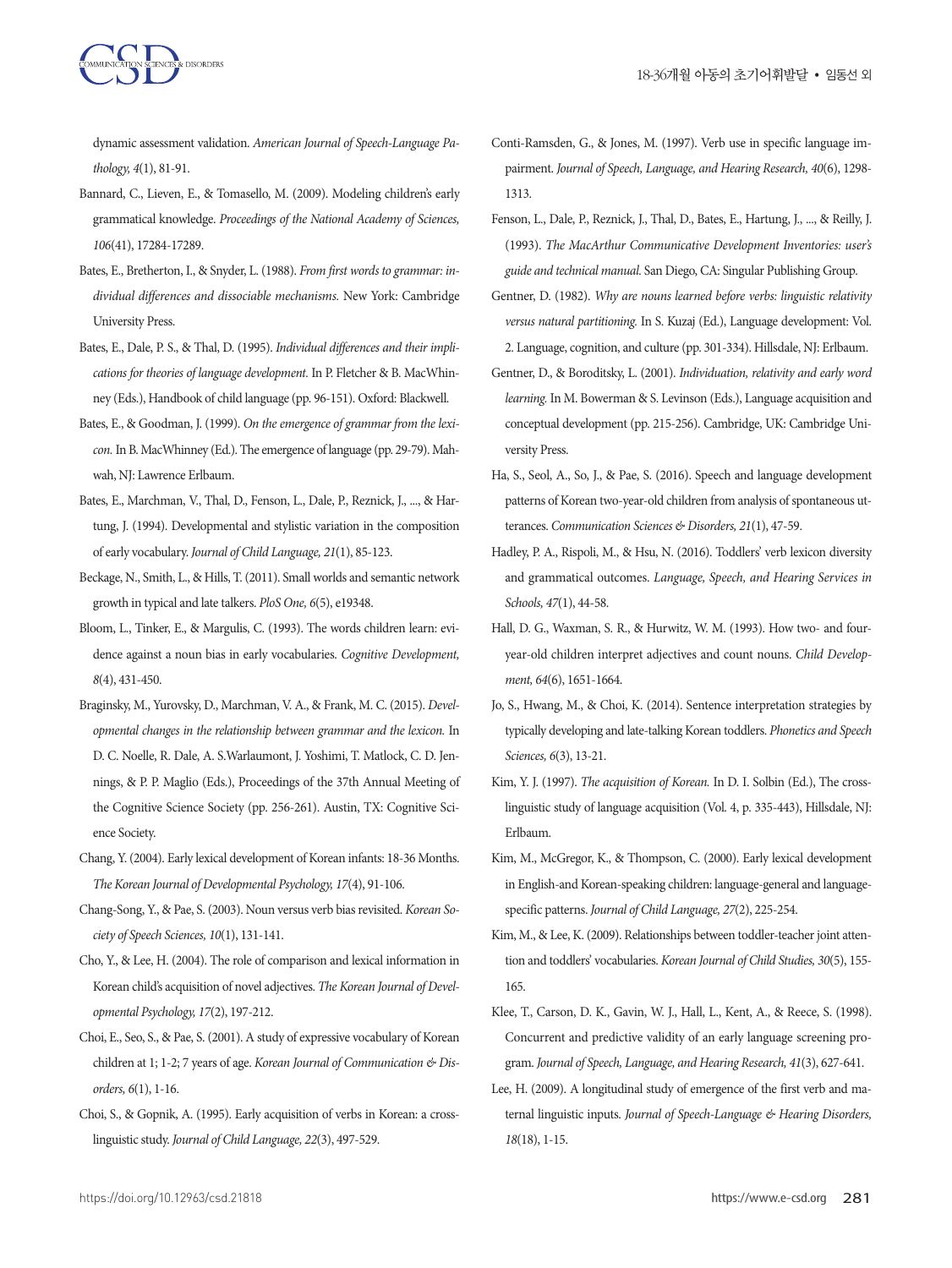

- Lee, H., Chang, Y., Choi, Y., & Lee, S. (2008). Acquisition of grammatical function words in Korean Children. *Korean Journal of Communication & Disorders, 13*(2), 159-173.
- Lee, M., & Yim, D. (2020). A 5-month follow-up study on predictors of expressive vocabulary development in late talkers. *Special Education, 19*(1), 5-28.
- Lee, Y., & Kim, Y. (2003). Word production (noun and verb) in children with specific language impairment. *Korean Journal of Communication & Disorders, 8*(1), 1-19.
- Longobardi, E., Spataro, P., Putnick, D., & Bornstein, M. (2017). Do early noun and verb production predict later verb and noun production? Theoretical implications. *Journal of Child Language, 44*(2), 480-495.
- MacRoy-Higgins, M., Shafer, V., Fahey, K., & Kaden, E. (2016). Vocabulary of toddlers who are late talkers. *Journal of Early Intervention, 38*(2), 118- 129.
- Markman, E. M. (1989). *Categorization and naming in children: Problems of induction.* The MIT Press.
- McGregor, K. K., Sheng, L. I., & Smith, B. (2005). The precocious two-yearold: Status of the lexicon and links to the grammar. *Journal of Child Language, 32*(3), 563-585.
- Mintz, T. H., & Gleitman, L. R. (2002). Adjectives really do modify nouns: the incremental and restricted nature of early adjective acquisition. *Cognition, 84*(3), 267-293.
- Naigles, L., & Hoff-Ginsberg, E. (1998). Why are some verbs learned before other verbs? Effects of input frequency and structure on children's early verb use. *Journal of Child Language, 25*(1), 95-120.
- Nott, P., Cowan, R., Brown, P. M., & Wigglesworth, G. (2009a). Early language development in children with profound hearing loss fitted with a device at a young age: Part I—The time period taken to acquire first words and first word combinations. *Ear and Hearing, 30*(5), 526-540.
- Nott, P., Cowan, R., Brown, P. M., & Wigglesworth, G. (2009b). Early language development in children with profound hearing loss fitted with a device at a young age: part II—Content of the first lexicon. *Ear and Hearing, 30*(5), 541-551.
- Oh, S., Park, H., & Lee, E. (2015). Characteristics of iconic gesture comprehension and production in late-talkers. *Communication Sciences & Disorders, 20*(2), 266-276.
- Pae, S. (1993). *Early vocabulary in Korean: Are nouns easier to learn than verbs?* (Doctoral dissertation). University of Kansas, Lawrence, USA.
- Pae, S., & Kwak, K. (2011). *Korean MacArthur-Bates Communicative Development Inventories (K M-B CDI).* Seoul; Mindpress.
- Preston, J., Frost, S., Mencl, W., Fulbright, R., Landi, N., Grigorenko, E., …, & Pugh, K. (2010). Early and late talkers: school-age language, literacy and neurolinguistic differences. *Brain, 133*(8), 2185-2195.
- Rescorla, L. (1989). The language development survey. *Journal of Speech and Hearing Disorders, 54*(4), 587-599.
- Rescorla, L., & Achenbach, T. (2002). Use of the Language Development Survey (LDS) in a national probability sample of children 18 to 35 months old. *Journal of Speech, Language, and Hearing Research, 45*(4), 733-743.
- Rescorla, L., & Alley, A. (2001). Validation of the Language Development Survey (LDS). *Journal of Speech, Language, and Hearing Research, 44*(2), 434-445.
- Rescorla, L., Hadicke-Wiley, M., & Escarce, E. (1993). Epidemiological investigation of expressive language delay at age two. *First Language, 13*(37), 5-22.
- Rescorla, L., Lee, Y., Oh, K., & Kim, Y. (2013). Lexical development in Korean: vocabulary size, lexical composition, and late talking. *Journal of Speech, Language, and Hearing Research, 56*(2), 735-747.
- Rescorla, L., Mirak, J., & Singh, L. (2000). Vocabulary growth in late talkers: Lexical development from 2;0 to 3;0. *Journal of Child Language, 27*(2), 293- 311.
- Robertson, S. B., & Ellis-Weismer, S. (1999). Effects of treatment on linguistic and social skills in toddlers with delayed language development. *Journal of Speech, Language, and Hearing Research, 42*(5), 1234-1248.
- Taylor, M., & Gelman, S. A. (1988). Adjectives and nouns: children's strategies for learning new words. *Child Development, 59*(2), 411-419.
- Tardif, T., Shatz, M., & Naigles, L. (1997). Caregiver speech and children's use of nouns versus verbs: a comparison of English, Italian, and Mandarin. *Journal of Child Language, 24*(3), 535-565.
- Tomasello, M. (2000). Do young children have adult syntactic competence?. *Cognition, 74*(3), 209-253.
- Xuan, L., & Dollaghan, C. (2013). Language-specific noun bias: evidence from bilingual children. *Journal of Child Language, 40*(5), 1057.
- Zubrick, S., Taylor, C., Rice, M., & Slegers, D. (2007). Late language emergence at 24 months: an epidemiological study of prevalence, predictors, and covariates. *Journal of Speech, Language, and Hearing Research, 50*(6), 1562-1592.